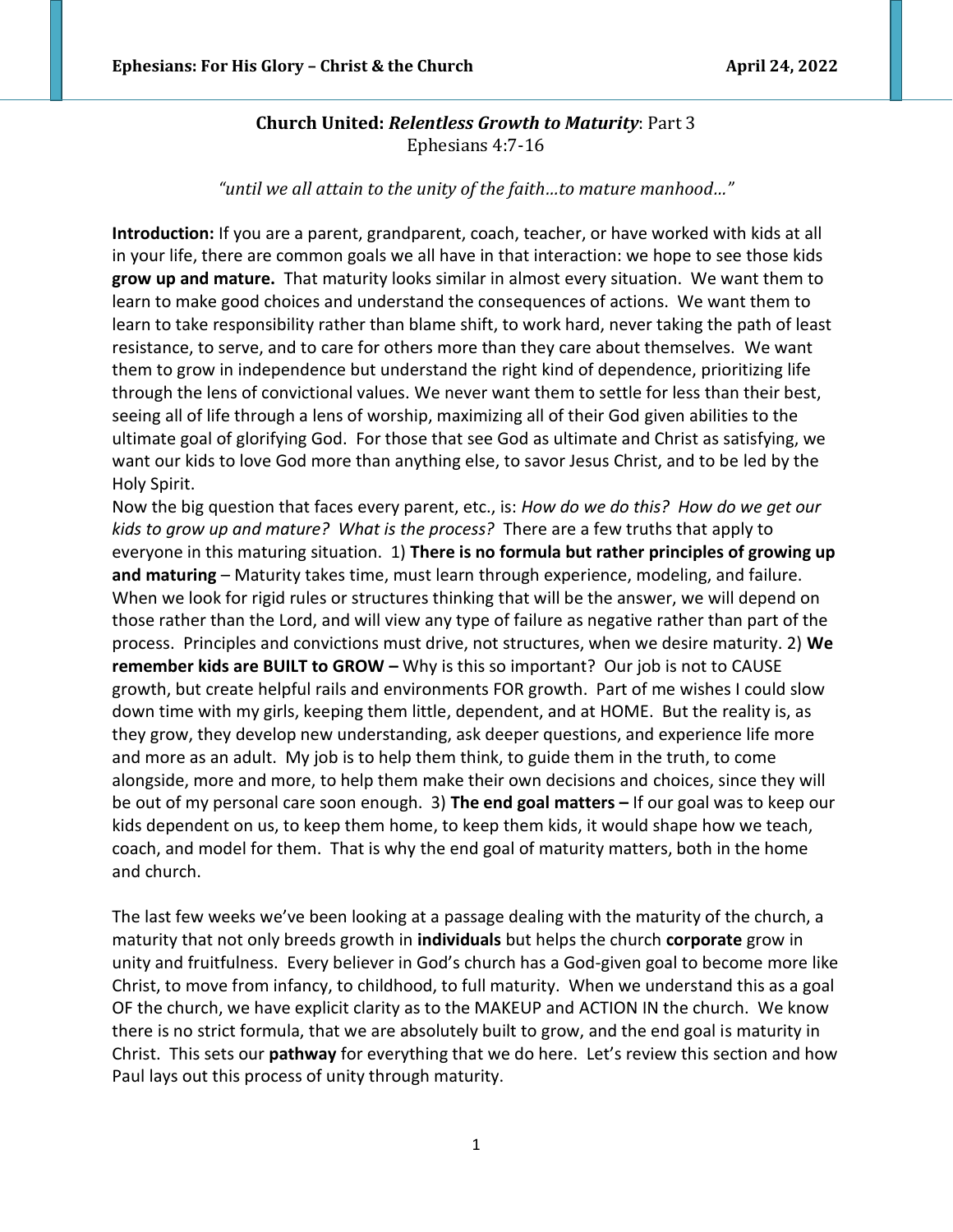# **Grace that Gives Gifts** (v.7)

*But grace was given to each one of us according to the measure of Christ's gift*

# **Victory behind Giving Gifts** (vv. 8-10)

*Therefore, it says,* 

## *'When he ascended on high, he led a host of captives, and he gave gifts to men'*

*(In saying, "He ascended," what does it mean but that he had also descended into the lower regions, the earth? He who descended is the one who also ascended far above all the heavens, that he might fill all things.)*

# **Corporate Benefit of Gifts Given** (v. 11)

*And he gave the apostles, the prophets, the evangelists, the shepherds and teachers…*

# **Pathway for the Gifts to Operate** (12)

*"To equip the saints for the work of ministry, for the building up of the body of Christ…*

## **Goal of Gifts Functioning** (13)

*until we all attain to the unity of the faith and of the knowledge of the Son of God, to mature manhood, to the measure of the stature of the fullness of Christ,*

## **Time it takes to reach the goal:**

If the goal is to grow, how long does this process take? The answer is simple: as long as we are alive, or until we become fully like Jesus. In other words, this is a lifetime process, a pursuit that we never stop until God brings us home. Notice two powerful words to start this verse: **UNTIL & ALL.** This sets the scope of time and participation, since this is not reserved for certain believers, or just young believers, or those in vocational ministry. For the church to truly be unified in means that EVERY believer is growing, using their gifts, is working in ministry, and is participating fully. This means that everyone here has things they need to learn, areas of life that need to change, or new habits to form. Ministry may change over the years, but involvement IN ministry should not. Remember, what is the Biblical model of ministry given to every church throughout the world for all time. The older teach the younger, through modeling and faithfulness, engagement and conversation (Titus 2:1-9), not by washing your hands of it and saying, "We've done our time" and moving on. The beauty of this Biblical model is that you can be **MORE** effective in ministry the older you get, retirement gives you **MORE opportunities,** and your ministry as you grow is to help those younger than you grow as well. Young people without older people in their life can multiply their ignorance (2 Cor. 10:12, and see Rehoboam folly in 1 Kings 12). How long are you in ministry? **UNTIL WE ALL ATTAIN**…then you can stop.

## **Three steps of a singular goal: ATTAIN**

But what are the specific areas or ways we are to grow or attain. Paul does NOT give three different goals, but three steps to the same goal, each building up to the other, like steps up to the stage. Look how each one builds: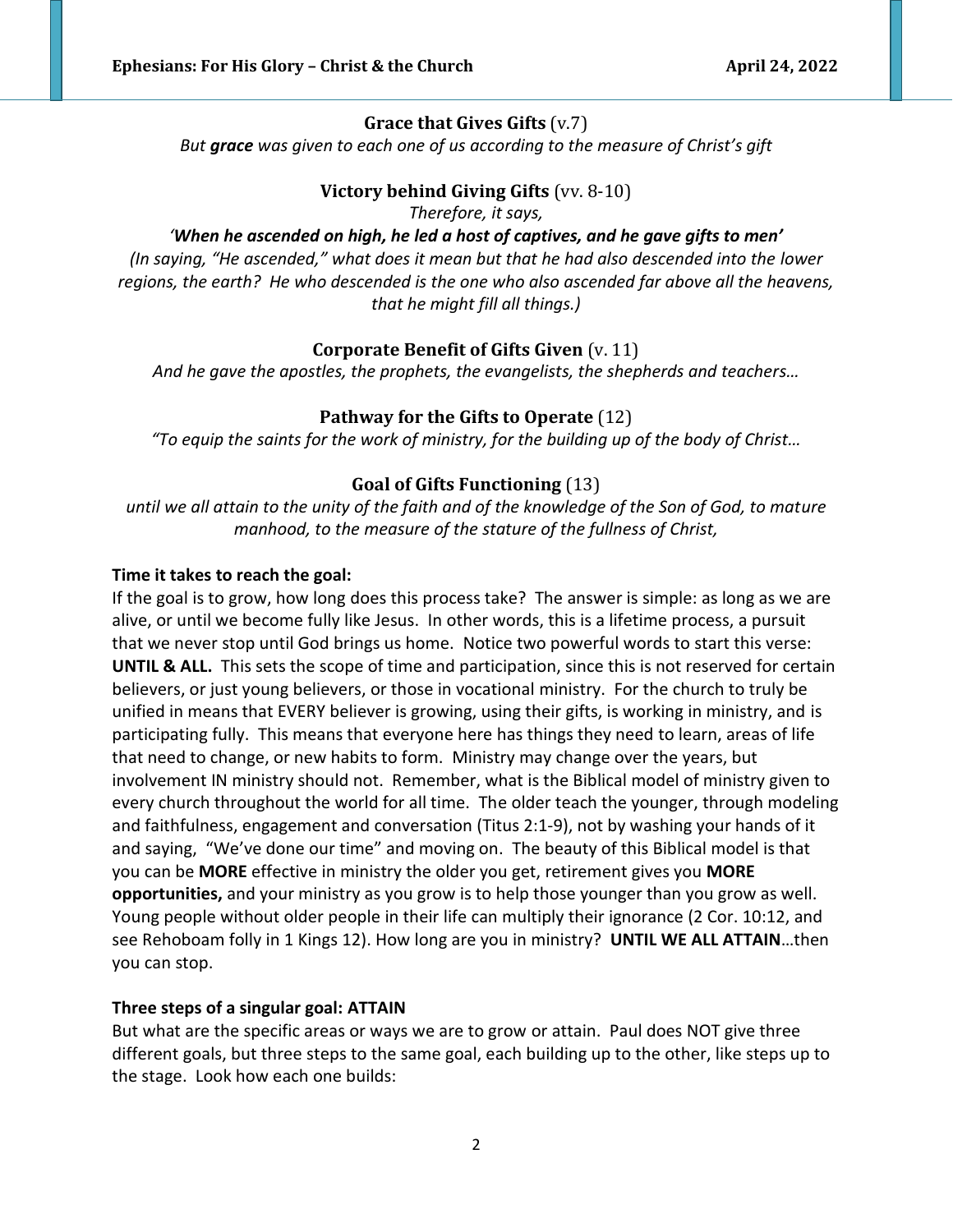• **Reaching Unity and Knowledge –** "unity of the faith and knowledge of the Son of God" We already looked at Eph. 4:3, which says unity is produced by the Holy Spirit and 4:4-6 which gave the foundational basis for unity (i.e., one body, Spirit, call, hope, Lord, faith, baptism and God), but now his point is an experiential, or practical unity in the faith. Remember, this is born out of us all walking in a manner worthy of our calling, in **humility, gentleness, patience, and love.** In unity we know that we have more in common in Christ than anything that divides us. In humble unity we consider others as having surpassing value greater than ourselves. The "unity of the faith" is playing out every aspect of the gospel of Jesus Christ together, knowing that unity itself is supernatural. The easiest thing is to divide, complain, and leave. Unity takes the right kind of work. That is why it's linked with our progressive, growing, and experiential knowledge of Christ.

Some have said doctrine only divides, so they stay away from reading, thinking, and studying God's Word, but the opposite is true. We grow in our love, understanding, and passion for Jesus as we have a full-blown knowledge of Him. That is why there is such an emphasis in all of chapter 4 with the mind, doctrine, and truth. The more we understand Scripture SO THAT we know and understand Christ, the more we will mature, thus the more we will be united. Our pursuit of Christ in His Word is a lifelong venture, an adventure of unfolding revelation, of reading a love letter over and over, knowing that each time we'll glean something new. We read Scripture to understand Christ, and if He is our goal, we walk together.

- **Reaching Maturity –** So as unity and knowledge grow, they will lead to greater maturation, with the idea of "perfection, fullness, and completion" embedded in the word. But notice here the emphasis is NOT on individual maturity, though that is definitely a part of it. Here the emphasis is on BODY GROWTH, that the church as a whole is growing toward maturity, completeness, and fullness. Maturity is a group project, which not only means I have a role to play in the whole, but it also means that I cannot grow into true maturity without the rest of the Body. The idea that we can love Jesus and grow in Him OUTSIDE of the church is unbiblical and misunderstand the nature of growth. **But what does this corporate growth look like?**
- **Reaching Christ-likeness –** The goal of our church is Christ likeness, to set as our purpose to know Christ and become like Him in His life and death. Not only can maturity NOT happen outside of the church, but it cannot happen outside of Christ. Christ becomes both the **source and the goal,** the means by which and measure to get there. Eph. 1:23 told us that the church, which is His body, is the FULLNESS OF HIM who fills all in all. Eph. 3:19 says that we pray to know the love of Christ, that surpasses knowledge, so that we may be filled with all the fullness of God. This transcends simply studying and reading Scripture, but means it is played out together as we share our individual spiritual growth and gifts together, encouraging each other, challenging each other, helping each other. That is why we are called to BUILD UP, not tear down. A disunified church is immature by nature and has not grown up in Christ, not understanding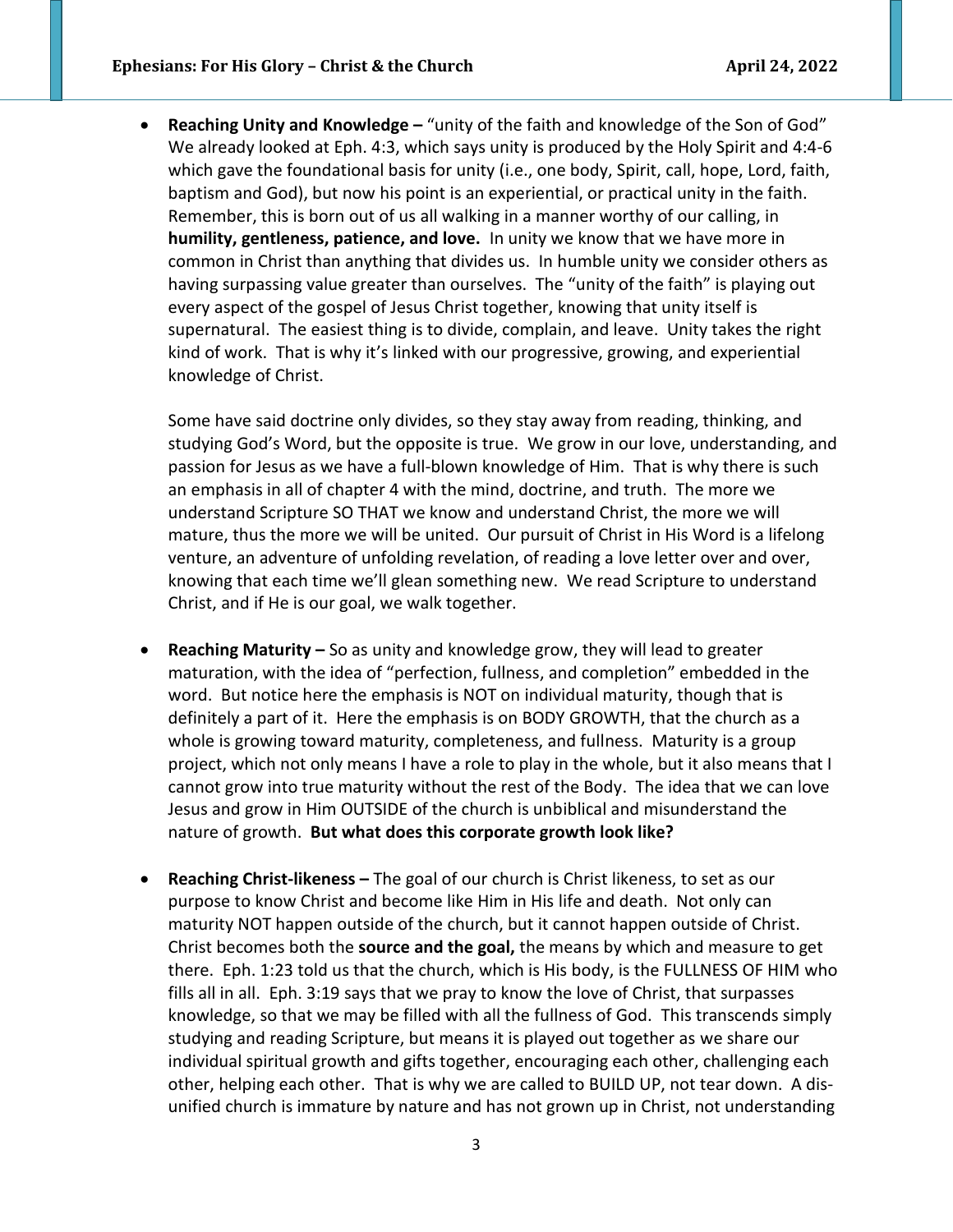the vast nature of His love. This goal leads to the final understanding of **the results of unity through maturity.** 

## **Result of Gifts Working Together** (14-16)

*"so that we may no longer be children, tossed to and fro by the waves and carried about by every wind of doctrine, by human cunning, by craftiness in deceitful schemes. 15 Rather, speaking the truth in love, we are to grow up in every way into him who is the head, into Christ, 16 from whom the whole body, joined and held together by every joint with which it is equipped, when each part is working properly, makes the body grow so that it builds itself up in love".*

#### **Avoiding the Enemy of Maturity (14)**

Sometimes we need to understand what something looks like by looking at its opposite. That is what Paul does with the picture of maturity. He gives a negative picture of what maturity IS NOT, and then looks at a positive result of how maturity is cultivated. Maturity is **settled, grounded, not easily shaken, content, and set on a firm foundation.** These are the opposite characteristics of children.

- **Tossed about like children –** Paul gives a picture that children first and foremost are like a boat that is tossed about by the whims of the wind and waves it is placed on. If you've ever been on a ship in the middle of the ocean you know that regardless of how big it is, it will roll, sway, and toss about since it cannot propel itself away. Children are by nature trusting, and will easily believe what they are told since they have not developed discernment. A child will believe that candy at all meals is good for them, that their brother/sister IS ALWAYS in the wrong, and that there are places where fairly tales are real. But children can be easily swayed to believe a lie. We see today the battle going on for our kids minds and hearts, that from even pre-school age they are being bombarded with teaching that rebels against God's designs for marriage, purity, manhood/womanhood, gender, identity, etc. **WHY?** Win the child's mind and heart and you have upped the percentage that they will follow that course. We remember that someone is going to train and teach our children, and it's our responsibility to be the ones to equip them so they are NOT TOSSED about by every wind of doctrine. But here the illustration is that IMMATURITY in the church is childlike ignorance. Maturity means we are grounded in the truth, that we are stable IN THE TRUTH so that we no longer chase after other things that are clearly false. **How do we know what a counterfeit \$100 bill looks like?** You study the original and true bill so that you know what is false. Maturity is grounded in truth. Why is this so important? Because the field is not neutral that we are playing on.
- **Carried about by insidious schemes –** Notice the description of "cunning, craftiness, and deceitful schemes". These are not neutral words. They are proactive, intentional, and purposeful ways that our enemy is trying to bring down the church. This comes in the form of **cultural teaching**, like what happens in our schools and institutions, to even organized religion. We got to talk with a dear brother in Pennsylvania who lived as an Amish man in an Amish culture. He believed in Jesus alone for salvation, saw through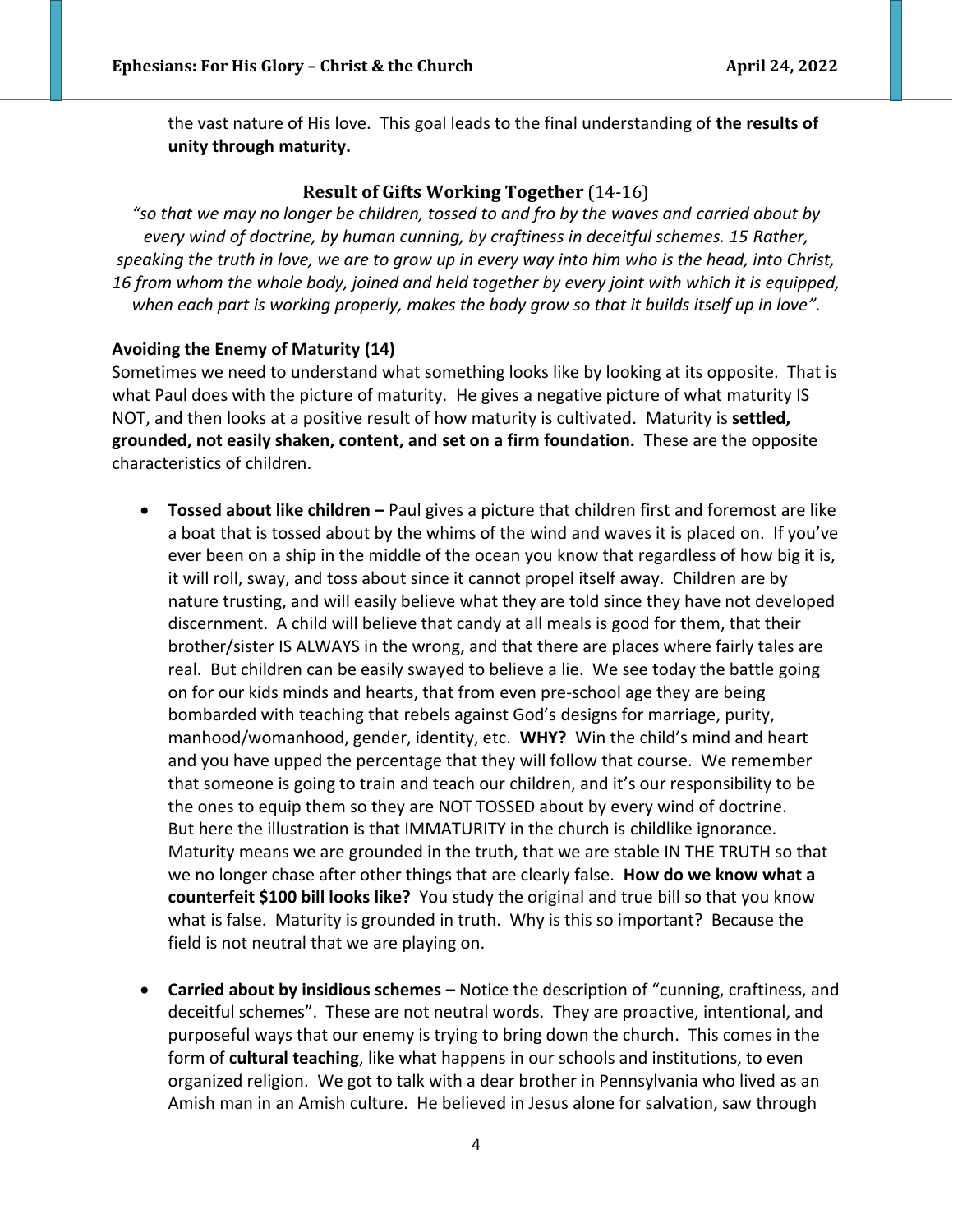the trappings of Amish living, and had a heart to reach others in the culture (Amish only) for Christ. But then he told me something that was initially surprising but not shocking: those in the church were **DISCOURAGED from reading and studying the Bible!** Follow the teachings of the church, but do not study it on your own. This is how you control people and keep them away from Jesus. Any religion that keeps the Word from individuals is seeking to lead them astray by craftiness and cunning, letting them hear the Word in German or Latin, but not on their own!

**Our enemy is after hearts and minds, and if he can keep us immature, he will keep us dis-unified and imposters. What's the cure?** 

*"Therefore, as you received Christ Jesus the Lord, so walk in Him, rooted and built up in Him and established in the faith, just as you were taught, abounding in thanksgiving. See to it that no one takes you captive by philosophy and empty deceit according to human tradition, according to the elemental spirits of the world, and NOT ACCORDING TO CHRIST."* Colossians 2:6-8

Note the words "rooted, built up, and established", which come out of teaching, so that we are not taken captive by the enemy who IS seeking to captivate. So, we cling to Christ, since He is the antidote to what is false.

#### **Embracing Means of Growth (15-16)**

So instead of being tossed, Paul says there is a counter, "Rather…" we are to do something different.

• **Truthing in Love** – I like that Paul makes up words, or perhaps that he allows us to. What is translated "speaking the truth" (which is a fine translation) comes out of the verb form of the Greek word for truth (aletheuontes), and thus has more to do than merely speaking, it is actually "TRUTHING in love". This is the path to be built up in every way into Christ, the source and goal of maturity and unity. So, far from being counter aspects of maturity, truth and love are intimately tied together for our growth. Truth gives the parameters so that we do not walk in ignorance or falsehood, but love shows the nature of the Truth giver. Truth without love is heavy handed, while love without truth is mere sentiment. **H.B Charles said, "***Truth without love is brutality, while love without truth is hypocrisy."* It's no wonder that our enemy would love us to separate these out or see them as mutually exclusive. To truly love someone, we MUST tell them the truth of God, His purpose, our sin and true problem, the solution of Christ as the source of hope. If we SAY we love someone and do not tell them the truth, the reality is we LOVE ourselves too much to risk them being mad at US. But love is defined as *seeking the highest good of the one loved,* which is in clear opposition to the false truth we saw in Eph. 4:14.

Truth in love, then, transparent, giving, sacrificial, and consistent. Truthing in love has to do with our words and actions, our conduct but also our motives. Think how marriages would change if we committed to both truth and love. We would no longer